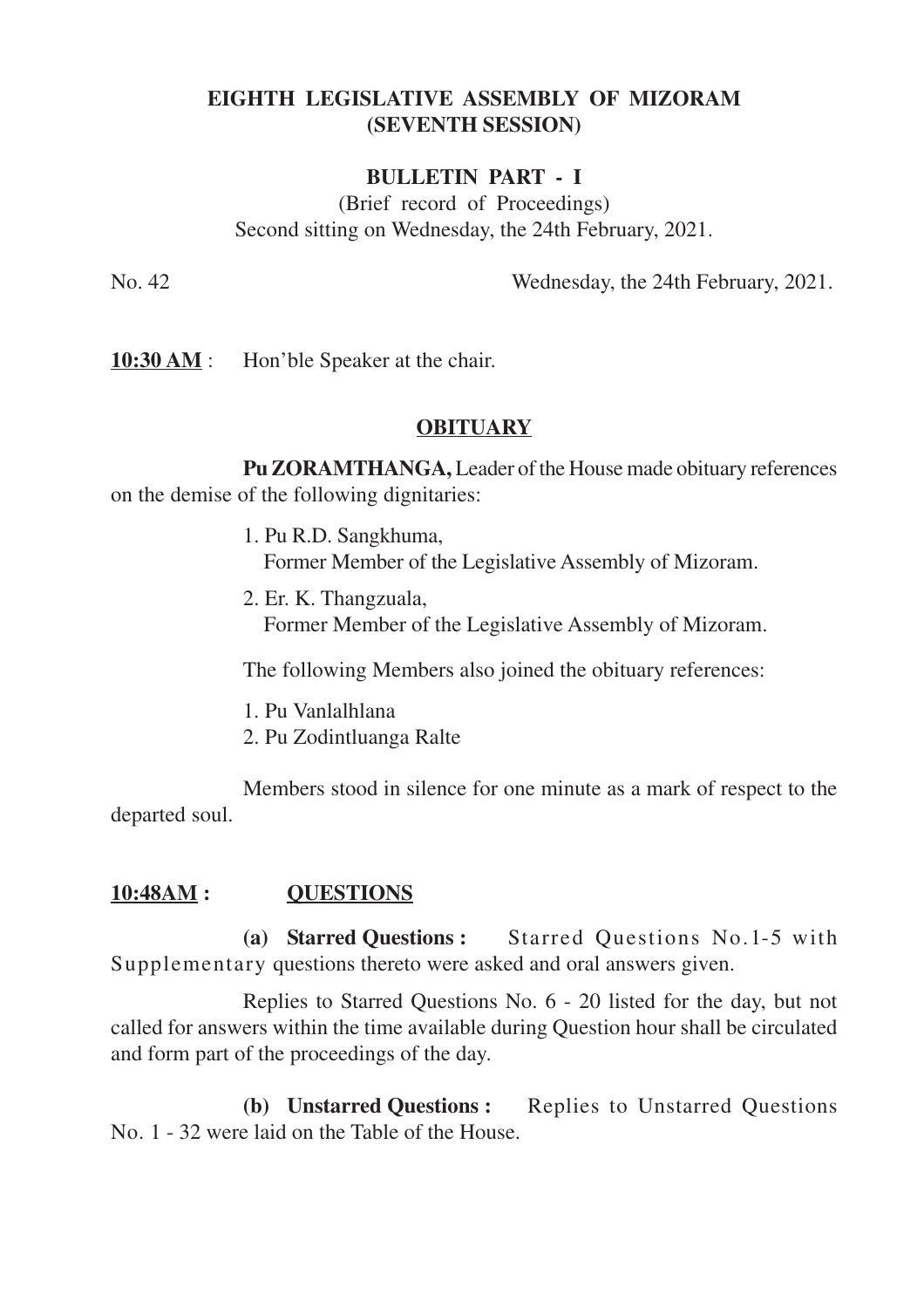## **11:35 AM : DISCUSSION ON MOTION OF THANKS**

**Pu C. LALMUANPUIA** moved Motion of Thanks on the Address of the Governor.

Discussion on Motion of Thanks commenced, the following members participated in the discussion:

- 1. Pu L.Thangmawia
- **12:13 PM :** Hon'ble Dy Speaker at the Chair
	- 2. Pu K.T. Rokhaw
	- 3. Dr. F. Lalnunmawia
	- 4. Pu V.L. Zaithanzama
	- 5. Pu Lalchhuanthanga
	- 6. Pu Ramthanmawia
	- 7. Pu Lalrinsanga Ralte
	- 8. Pu Lalrindika Ralte

#### **01:03 PM** : **RECESS**

- **02:00 PM :** Hon'ble Deputy Speaker at the chair. Discussion continued
	- 9. Dr. Vanlalthlana
	- 10. Pu Andrew H. Thangliana
	- 11. Pu Nihar Kanti Chakma
	- 12. Dr. K. Pachhunga
	- 13. Dr. Vanlaltanpuia
	- 14. Er. H. Lalzirliana
	- 15. Pu B.D. Chakma
	- 16. Pu Zothantluanga
	- 17. Pu Lawmawma Tochhawng
	- 18. Dr. ZR. Thiamsanga
	- 19. Pu C. Lalsawivunga
	- 20. Pu Lalrintluanga Sailo
	- 21. Pu H. Biakzaua
- **03:25 PM :** Hon'ble Speaker at the chair.
	- 22. Dr. R. Lalthangliana, Minister
	- 23. Pu C. Ngunlianchunga
	- 24. Pu Zodintluanga Ralte
	- 25. Pu Vanlalhlana